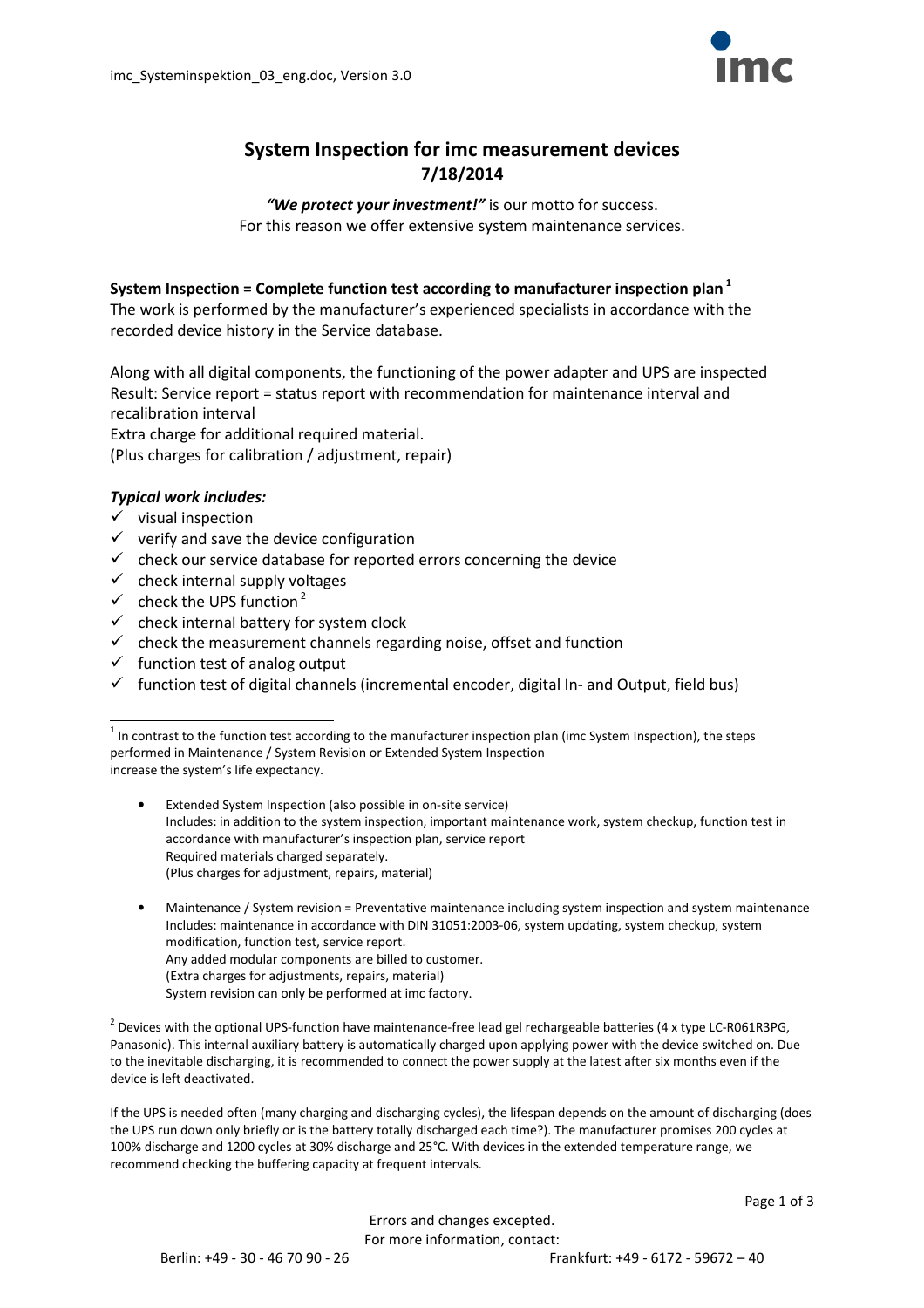

- $\checkmark$  Scandisk of hard disk and formatting if necessary
- $\checkmark$  on request software update
- $\checkmark$  device cleaning on the outside
- $\checkmark$  renewing labels
- $\checkmark$  for devices with 230 V power supply: performance of VDE safety inspection in accordance with BGV A3 (VBG 4) or DIN EN 61010-1

 $\checkmark$  service report = status report with recommendation for maintenance interval and recalibration interval

Within the framework of the imc System Inspection, it is also possible to take account of customerspecific or device-specific prerequisites or conditions (for instance, the characteristics of an ICP channel or the custom interconnections can be checked). All work performed is documented internally by imc with reference to the device's serial number; the customer receives a service report and a test certificate.

#### => When should System Inspection be performed?

In conjunction with calibration, we recommend every 1 .. 2 years depending on the device's workload.

# What should I order? Ordering options with imc CRONOS-PL as an example

• System Inspection CRPL/INSP-CRPL-x Flat charge for  $1 \mu$ -MUSYCS device

Includes system checking, function check, service report Additional charges for extra work for necessary maintenance Additional charges for adjustment, extra work for necessary maintenance, repairs, material The System Inspection is also possible on site for standard devices.

### **Options**

• Maintenance / System Revision CRPL/MOD-CRPL-x

> Flat charge for system maintenance and if appropriate, modification to the newest version for 1 device.

(Modification not possible for all devices) Includes: maintenance in accordance with DIN 31051:2003-06, system update, system checking, system modification, function test, service report. Any added modular components are billed to customer. Additional charges for adjustment, repairs, material System Revision is only possible at imc facilities.

# • Calibration / Adjustment

#### CRPL/ADJ

Flat charge for 1 CRONOS-PL measurement amplifier Measurement of actual values (Customer is notified of deviations outside of tolerances) Adjustment for each measurement amplifier as well as subsequent output calibration Manufacturer's calibration conformant to DIN EN ISO 9001